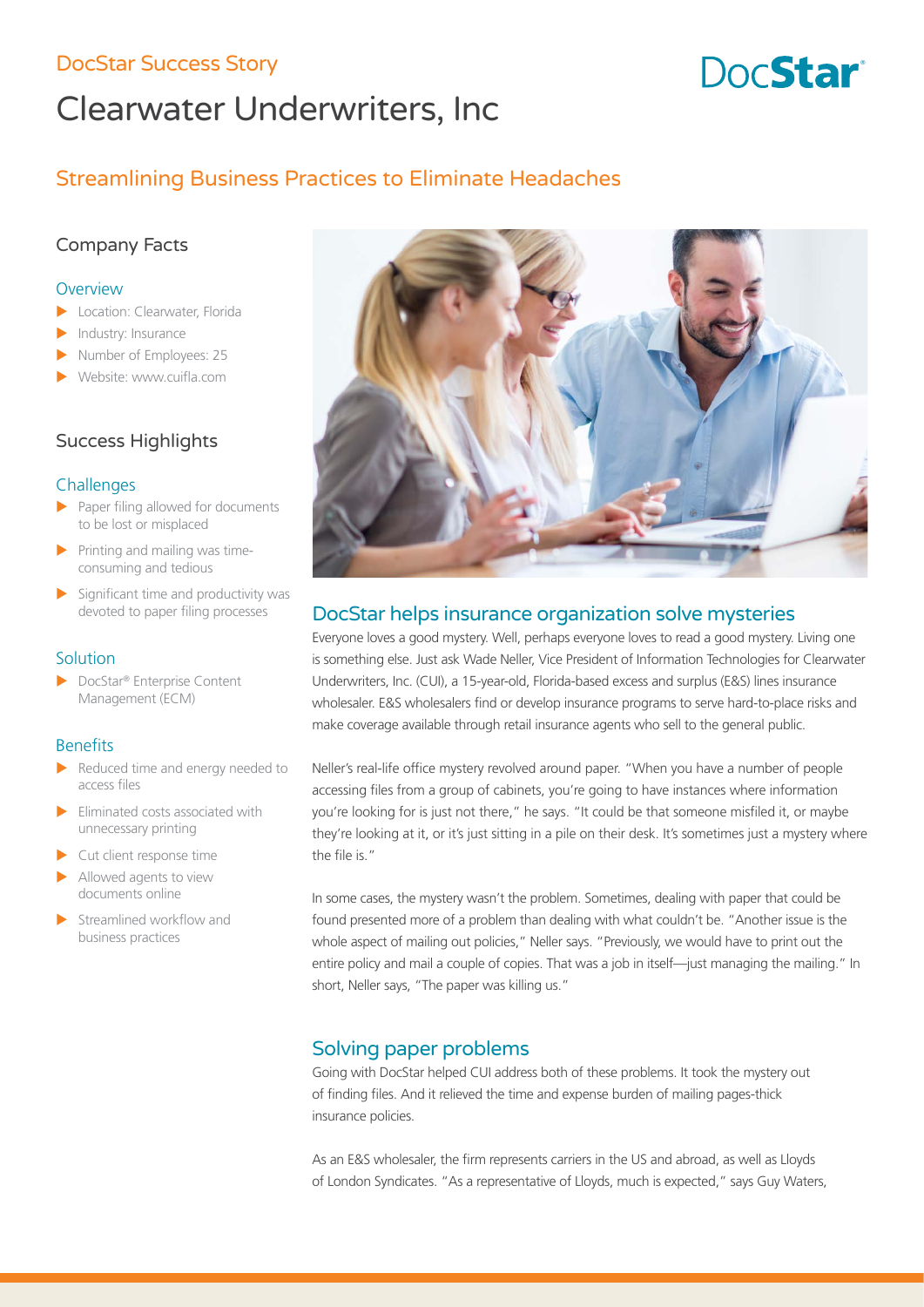# Clearwater Underwriters, Inc

Clearwater Underwriters senior vice president. "We have authority to accept applications, render a quote, bind coverage, issue policies and process claims." And CUI needs a way to keep it all organized, since it frequently has to respond quickly to calls from underwriters, retail agents and others.

"The time devoted to filing was significant," Neller says. "After you work with a file, perhaps you have to process an endorsement or something, you have to go re-file it, and that kills time too." Neller spent a considerable amount of energy studying up on electronic document management. And one thing he found was that every time someone gets up from their desk, seven minutes of productivity is lost. "It's easy to picture it: You get up, go to get a file, maybe run into a coworker, talk about the family, and so on," he says. "It adds up."

#### Deciding on DocStar

Neller's research also included a look at other options for electronic document management—internal and external options. DocStar made the cut for a number of reasons, namely the stability Neller saw within the company, as well as the AuthentiDate document authentication technology the company offers. The two are interrelated, Neller says, and contributed to his decision to go with DocStar. "With their background and capabilities, I believe they're going to be around," he says.

Neller even investigated the possibility of doing document imaging in house. He didn't say how deeply he thought about it, but it's to his credit that he felt educated enough to even consider it.

He quickly learned that option brought with it considerable challenges. "First of all, with outside vendors, there is more functionality than I could ever muster on my own," he says. "Then, if we had something developed on our own, there's the cost issue. And what if there's a shift in technology? Then we'd have to pay to have it done all over again. Add to that support issues, and the decision was clear."

Actually, the support Neller has received since signing on with DocStar is something he says validates his decision. "The fact that DocStar has an R&D operation is great," he says. "One of my favorite things about DocStar is that they really listen to their clients about features they want. We've had a couple ideas put out there, and they've been noted and they're being looked into for the next build."

#### Process of making believers

The 25 or so people who work at CUI don't interact with DocStar personnel very much. But they like the system. That's, in large part, due to efforts of Neller and others in management. "When we went into this process, we did our homework," he says. "We knew the key to implementing any change would be planning, planning, planning." Under direction of Heather Waters, CUI operations vice president—someone Neller calls "the genius of operations"—the company brought together stakeholders from each department commercial lines, personal lines, mobile homes, flood and accounting.

These individuals studied, brainstormed, tested, kicked the tires, and reviewed internal workflows and methodologies. "I went so far as to set up a test database, and we started bringing in groups for training on the test database to work out any bugs, to get comfortable," Neller says. "Then, after six months, we went live—first with accounting." They chose accounting because the department reports directly to Heather, and by being able to closely monitor functionality, they'd get a better feel for how the product works, and what some of the issues were. Once accounting was fully implemented, CUI brought the rest of the departments on board. "Due to the planning, implementation went well," Neller says. "With any new technology, you're bound to have people bucking the system. But we worked to get comfort levels up. Once that happened, we haven't heard any complaints." Not even from people who have worked in a paper environment for 30 years or more.

During implementation, CUI introduced dual monitors to all of its customer service reps, and most of management, as well. "We took away their paper and gave them a digital workspace, instead," Neller says. Now they have the "paper" right on the second screen.

### Making a difference

Now, walking-around time has been reduced. Answers are a click or two away. Actually, there are fewer places to walk to now. Since implementing DocStar, CUI has gotten rid of 35 five-drawer file cabinets. And by the end of the year, they will have removed roughly 70. "That's a lot of real estate," Neller says.

The amount of time it takes to get answers for clients—the retail insurance agencies that Clearwater Underwriters serves—also has been cut. Actually, through DocStar's WebView feature, retail agents are able to view their policies and other documents CUI makes available for them using a standard, broadband Internet connection. "Documents are available to agents online," Neller says, "and they are able to view them or download and print them anytime they want."